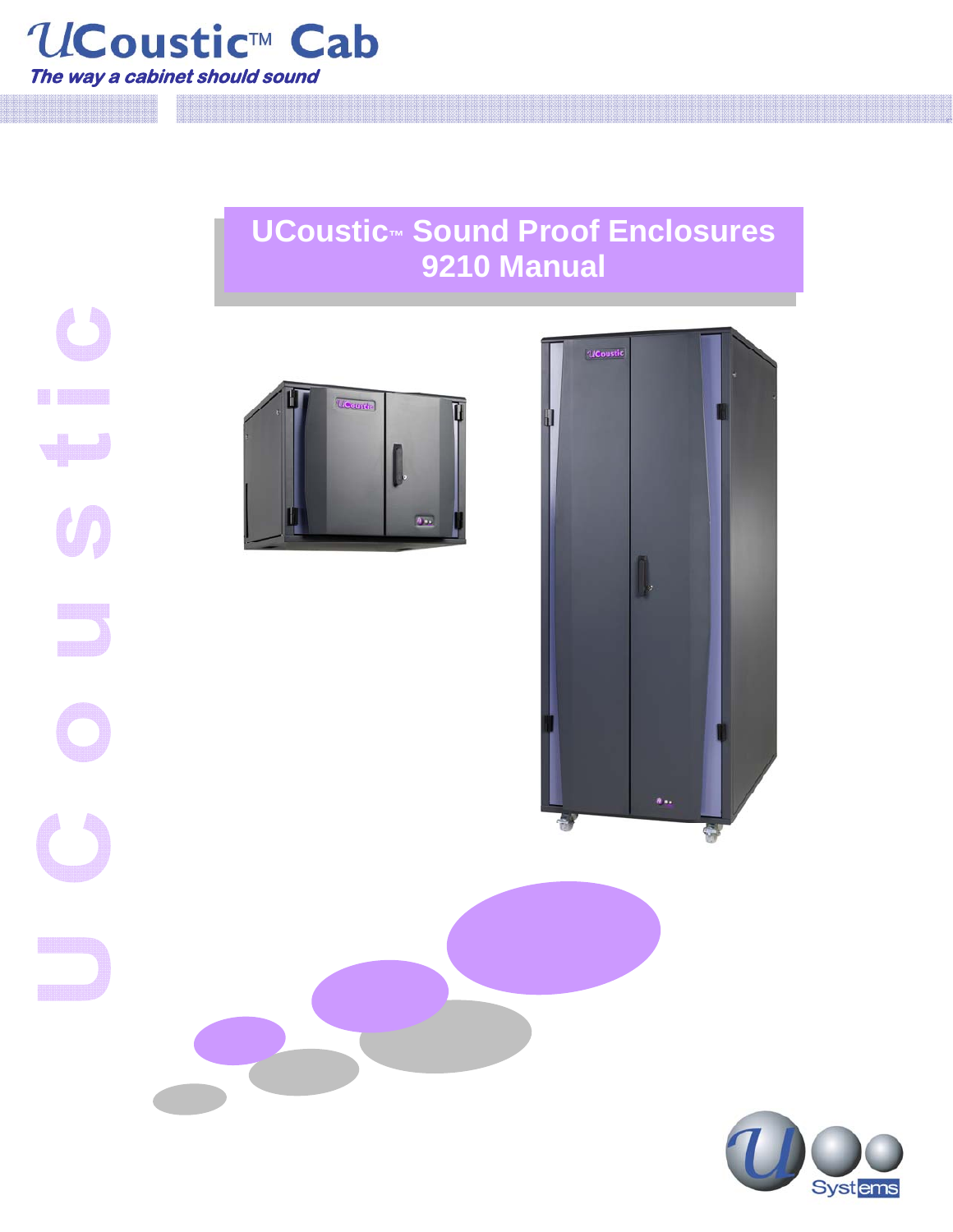

### **UCoustic™ 9210 Floor Standing Cabinet**

**Thank you and congratulations for purchasing the UCoustic 9210 freestanding acoustic cabinet. Please follow these simple recommendations in order to get the best from your new enclosure.**

### **Handling**

#### **Personal care**

To achieve the level of acoustic performance and industrial needs of a high quality 19" enclosure the composition of cabinet parts means that the 9210 UCoustic cabinets are **very heavy** when moving the cabinet we recommend a minimum of two people carry out this task.

The individual doors and side panels are also very heavy and need to be handled with care, again we recommend that a minimum of two people remove and assemble the cladding onto the cabinet.

### **Tools Required:**

- 2 point Pozi Drive Screwdriver
- 10mm AF Spanner to suit M6 Nut

### **Cabinet Siting:**

Great care should be taken when siting both the passive and active cabinets..

- 1. Avoid siting cabinets next to room heating e.g. radiators
- 2. Where possible avoid siting near windows (to avoid solar gain)
- 3. Where possible site cabinet in an air conditioned room or in a well vented space
- 4. Check floor loading capacity. Due to the weight combination of both the cabinet and equipment housed, it maybe necessary to use a floor load spreader plate Pt No. RA0-0082-AA

#### **Removal of Cladding**

**NB.** We recommend that this is performed as a two man operation

To remove front passive wardrobe doors, turn cam lock with key supplied, lift swing handle and turn clockwise, open doors taking care to open without disturbing soundproof seals. When doors are open lift individually each side just high enough to clear hinge pins and safely stand the door against a solid wall.

To remove rear doors, disconnect mains supply, turn cam lock with key supplied, lift swing handle and turn clockwise, hold left hand door in position whilst opening right hand door taking care to open without disturbing the sound proof seals.

Each door has a cooling fan connected to a fan speed controller sited behind the side infill's. Ensure fan speed controller is not connected to its supply BEFORE proceeding with rear door removal and note the polarization of the connector for later reconnection. Disconnect each fan at the rear of the door by squeezing the retaining clips on the white connectors and pulling them apart. When doors are open and main door is away from frame, lift off each door and safely stand it against a solid wall.

To re-hang the rear doors, reverse procedure above remembering to refit the fan connectors after reassembly of doors to cabinet and then reconnect mains supply

To remove the side panels simply turn cam locks with keys supplied and lift panel and place against solid wall, again the panels are very heavy so we recommend a minimum of two people carry out this task.

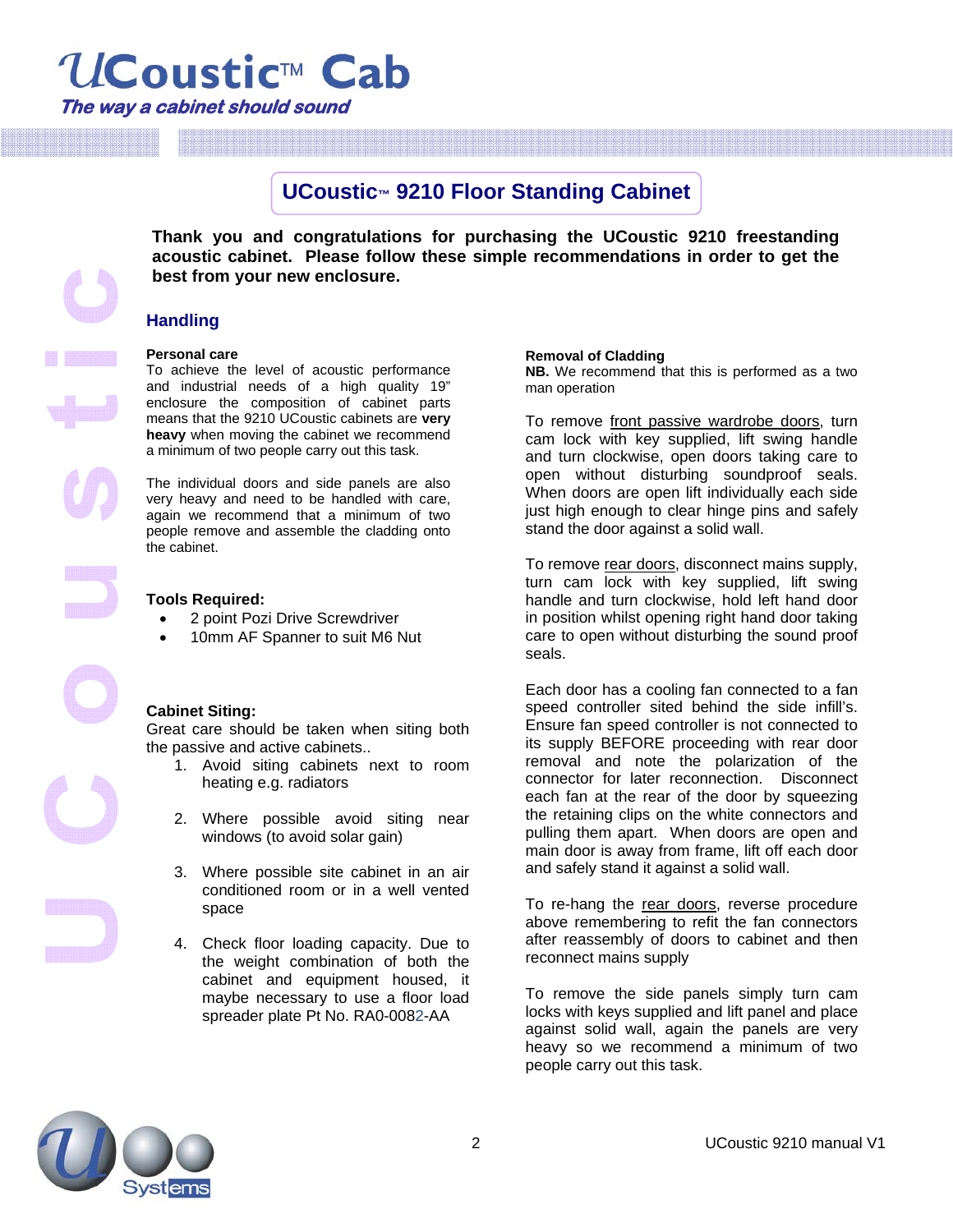## **Thermal Considerations:**

To maximise the thermal capabilities of the UCoustic 9210 we strongly recommend all spaces on and around the front 19" area is filled.

The sealing of the front face of the 19" area ensures no recirculation of hot air; any air gaps **will** impact on the amount of heat removed from the cabinet.

Empty space on the 19" area can be filled using soundproof 19" quick fit blanking panels; see the selection of sizes below.

There is a gap above and below the 19" area even after all the equipment and blanking panels have been fitted, we recommend that this space be filled using the 19" infill foam supplied with cabinet (Please see Pic 1) **NB:** It is important to ensure once fitted the

foam does not cover any of the equipment's vents.

Once installation is finished or following any refits, cabling, which runs from front 19" face to the rear of the cabinet via the top and bottom of the left hand and right hand infill's that the resulting air gaps around the cabling be filled with the supplied infill foam. (please see Pics 1 and 6)



**Pic 1** Front view UCoustic 9210 complete with blanking panels

Order codes for soundproof 19" quick fit blanking panels are as follows: 1U RA0-0201-AA 2U RA0-0202-AA 3U RA0-0203-AA 5U RA0-0205-AA

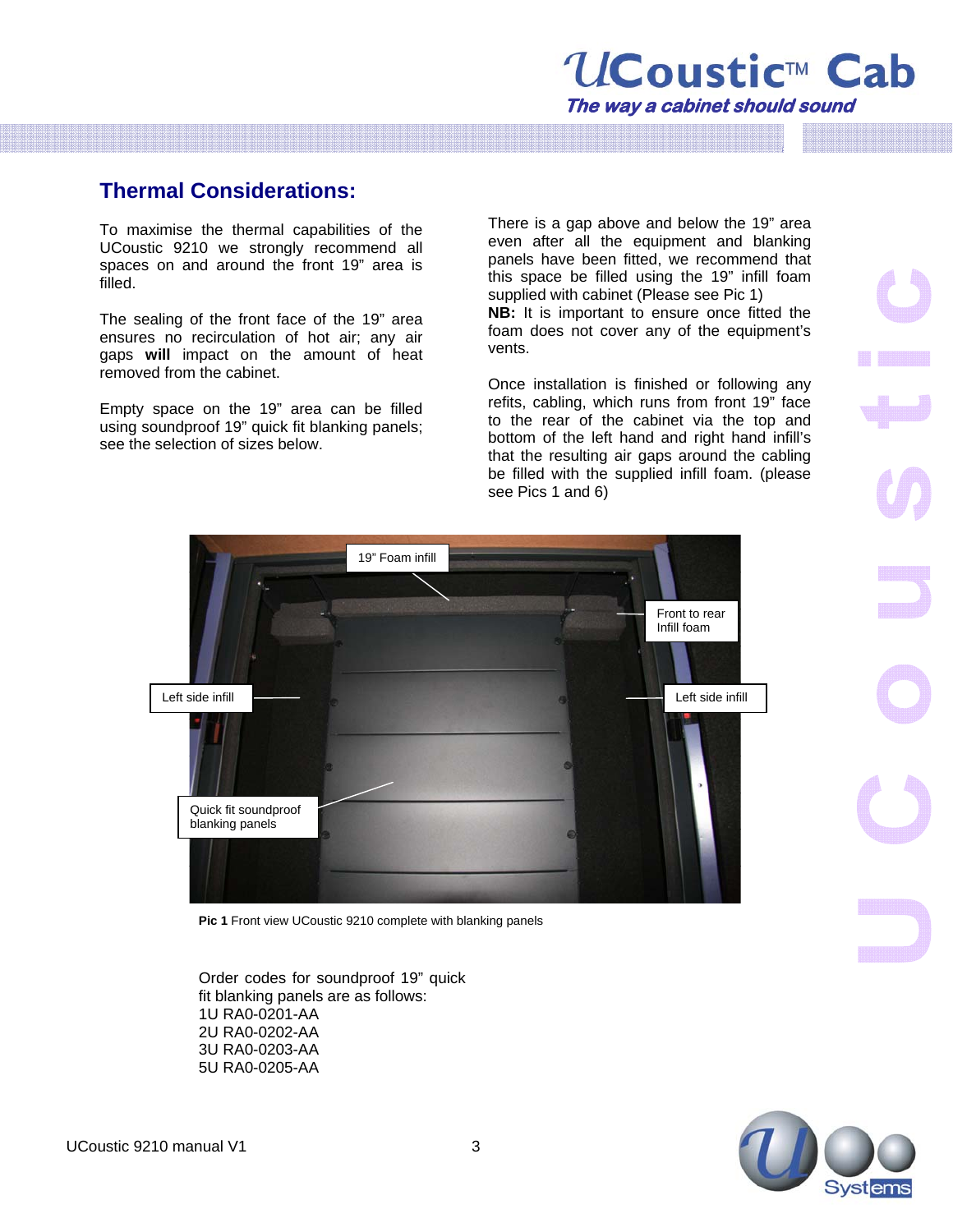# UCoustic<sup>™</sup> Cab **The way a cabinet should sound**

### **Cable Management:**

The UCoustic 9210 is fitted with six cable entry positions, three on both the lid and base, fitted to the rear and to each side of the cabinet (see Pic 2)

As a rule data cables are usually run into the side cable apertures of a cabinet and straight onto cable trays fitted to the cabinet frame (see Pics 8 & 9). With the interconnecting server and equipment, cables being dressed to the side and rear.

**NB.** Most equipment fans expel hot waste air to the rear of the cabinet and disorganized cabling can inhibit airflow movement, so care needs to be taken when dressing cabling. We recommend that cables are dressed to the side rear infill panels (see Pics 9, 10 & 11).

### **Fitting a cable entry box**

Select cable entry point and remove four M6 screws. Then remove gland plate (see Pic 3). **NB.** The gland plate will also be held in place by the adhesive stuck to the soundproof material; this means some force maybe required to remove the gland plate. The soundproof material is part precut and will require only the adhesive layer being cut by a sharp blade before being removed.

One cable entry box (see Pic 4) is supplied with each cabinet, should additional ones be required please order under part number RA0- 0210-AA

This is reassembled in the hole exposed by removal of the gland and sound proofing material. It should be assembled from the inside of the cabinet so that the flange makes a seal on the cabinet's sound proofing material (see Pic 5) showing rear centre base assembled. Ensure foam is dressed around cables so that no air can escape. This will ensure that any airborne sound inside the cabinet is retained and attenuated within the enclosure. It is recommended that the cables are, where possible lay flat to avoid bunching



**Pic 2** Three cable entry points via removable gland plates fitted to the top cover shown and a further three fitted to the base.



**Pic 3** Showing 4xM6 fastenings



**Pic 4** Cable entry box



**Pic 5** Cable entry box fitted to base of cabinet

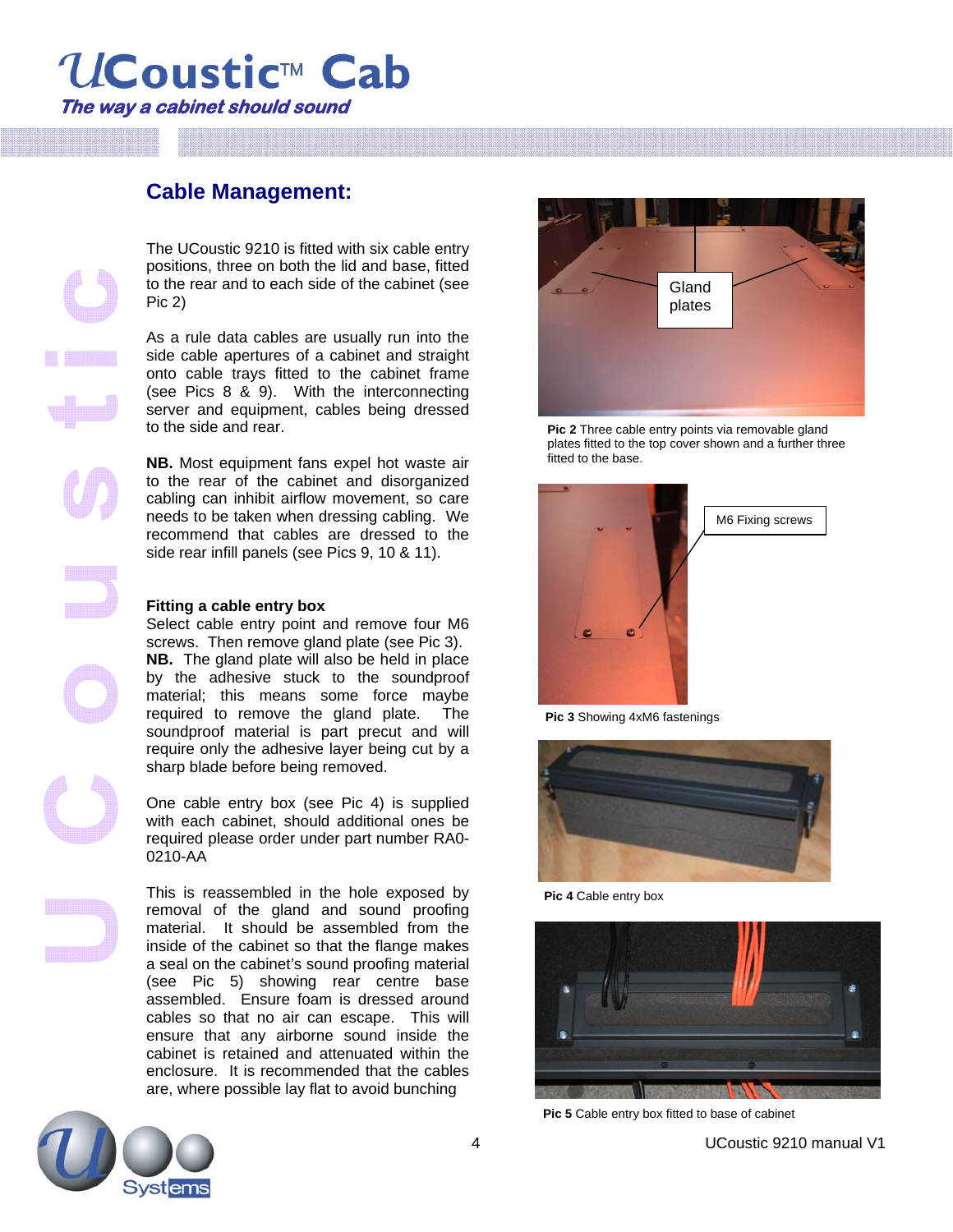

### **Cable Management Continued:**

*Front to Rear Cable Management* is achieved by passing the cable through the front to rear foam blocks (see Pic 6). These are positioned to the top and bottom of the front infill panels on each side of the cabinet

Four pairs are supplied as standards and should be fitted regardless of cables being passed though as this ensures the correct air path for cooling.

Additional blocks are available; please order under part number RA0-0211-AA (2 per set)



**Pic.6** Front to rear cable Infill foam Top right hand side front shown



**Pic. 7**. Cable entry box. Rear base shown

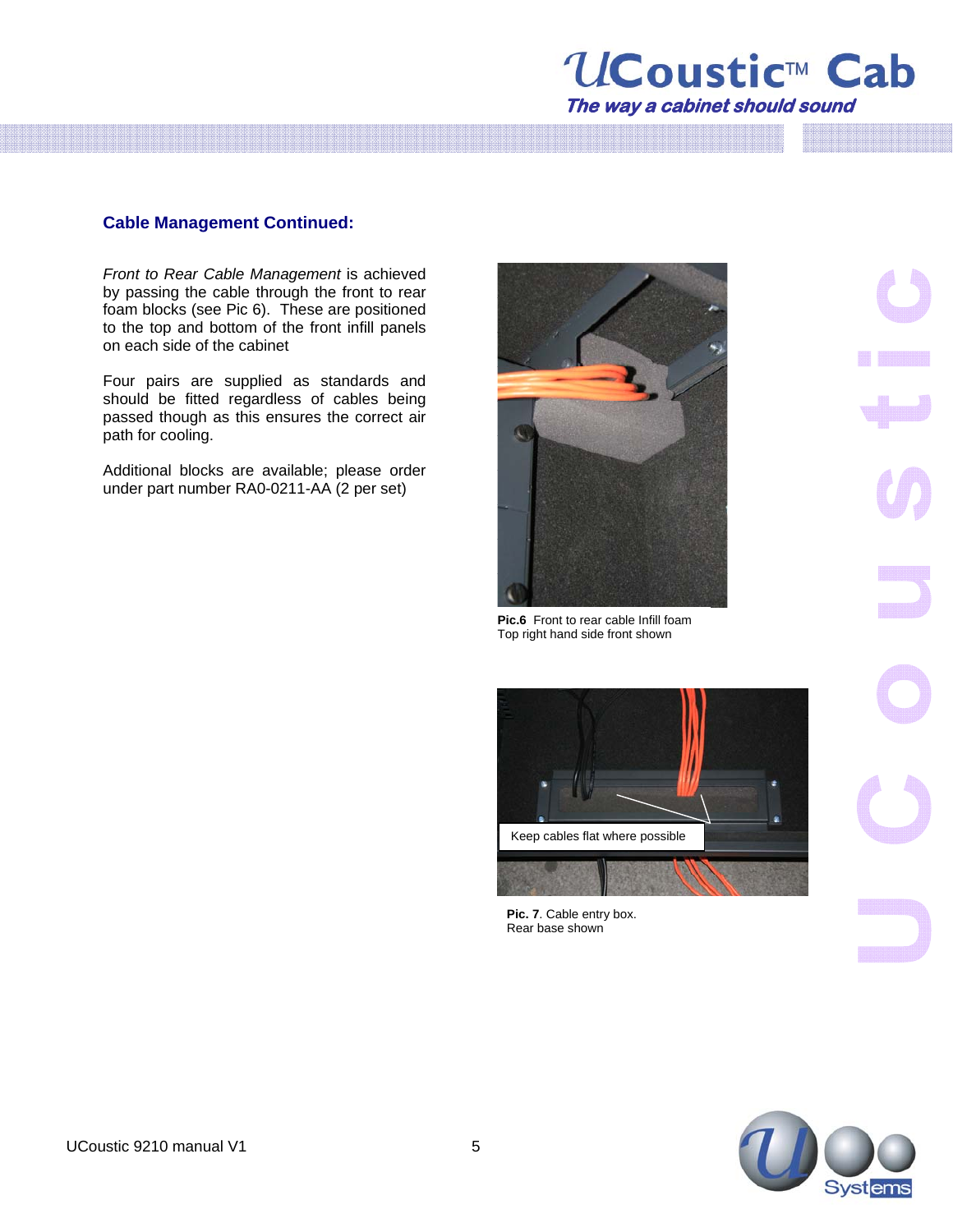

### **Cable Management Continued:**

Middle side vertical cable management is achieved by the fitting cable tray fitted to the cabinet depth support members fixed to the front and rear corner posts see Pics 8 & 9).

Available in the following sizes: 12U 150wide 24U 150wide 24U 300wide 42U 150wide 42U 300wide

**NB.** All accessories can be factory fitted.

These along with other accessories can be purchased through your supplier/distributor or direct from USystems Ltd.





**Pic 8** Side cable management and cable entry 150mm cable tray shown